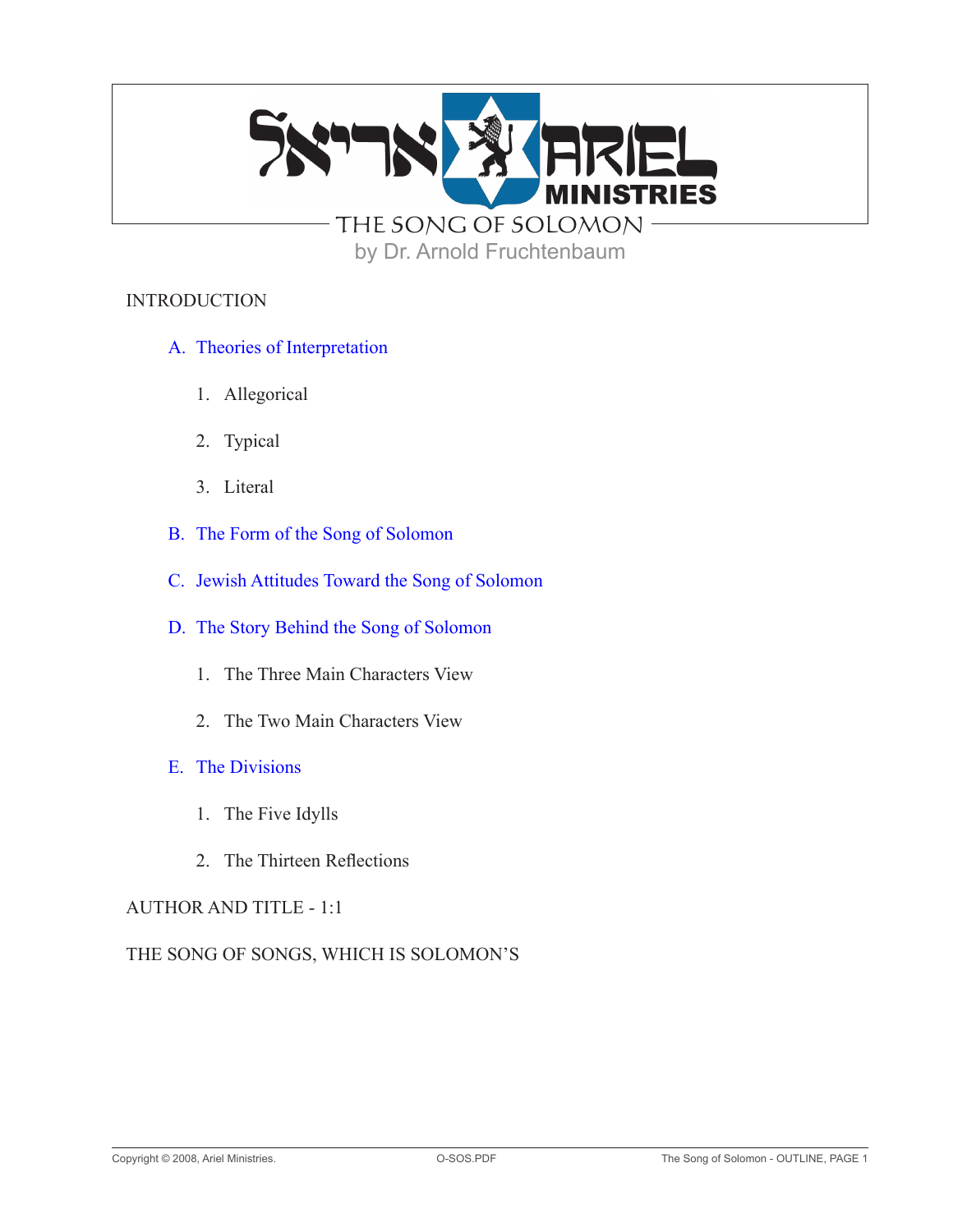# I. COURTSHIP AND MARRIAGE - 1:2 - 5:1

# A. The First Idyll: The Wedding Day Reflections - 1:2 - 2:7

- 1. The First Reflection: Shulamit in the Palace 1:2-8
	- a. Shulamit to the Daughters of Jerusalem 1:2-4a

*Let him kiss me with the kisses of his mouth, For your love is better than wine. (v. 2) To the smell, your ointments are good, Like poured out oil is your name, On account of this the virgins love you. (v. 3)*

*Draw me—After you let us run. The king has brought me into his chamber. (v. 4a)*

b. The Daughters of Jerusalem - 1:4b

*We will be glad and rejoice in you, We will bring to remembrance your love more than wine, Uprightly do they love you.*

c. Shulamit to the Daughters of Jerusalem - 1:5-6

*I am black but lovely, Daughters of Jerusalem; As the tents of Kedar, As the tent-curtains of Solomon. (v. 5)*

*Do not look at me That I am blackish, That the sun scorched me; The sons of my mother were incensed against me; They placed me as a keeper of vineyards: My vineyard, even mine, I have not kept. (v. 6)*

d. Shulamit to Solomon - 1:7

*Tell me, you who my soul loves, Where do you shepherd, Where do you cause it to rest at noon, For why should I be as a veiled one By the flocks of your friends?*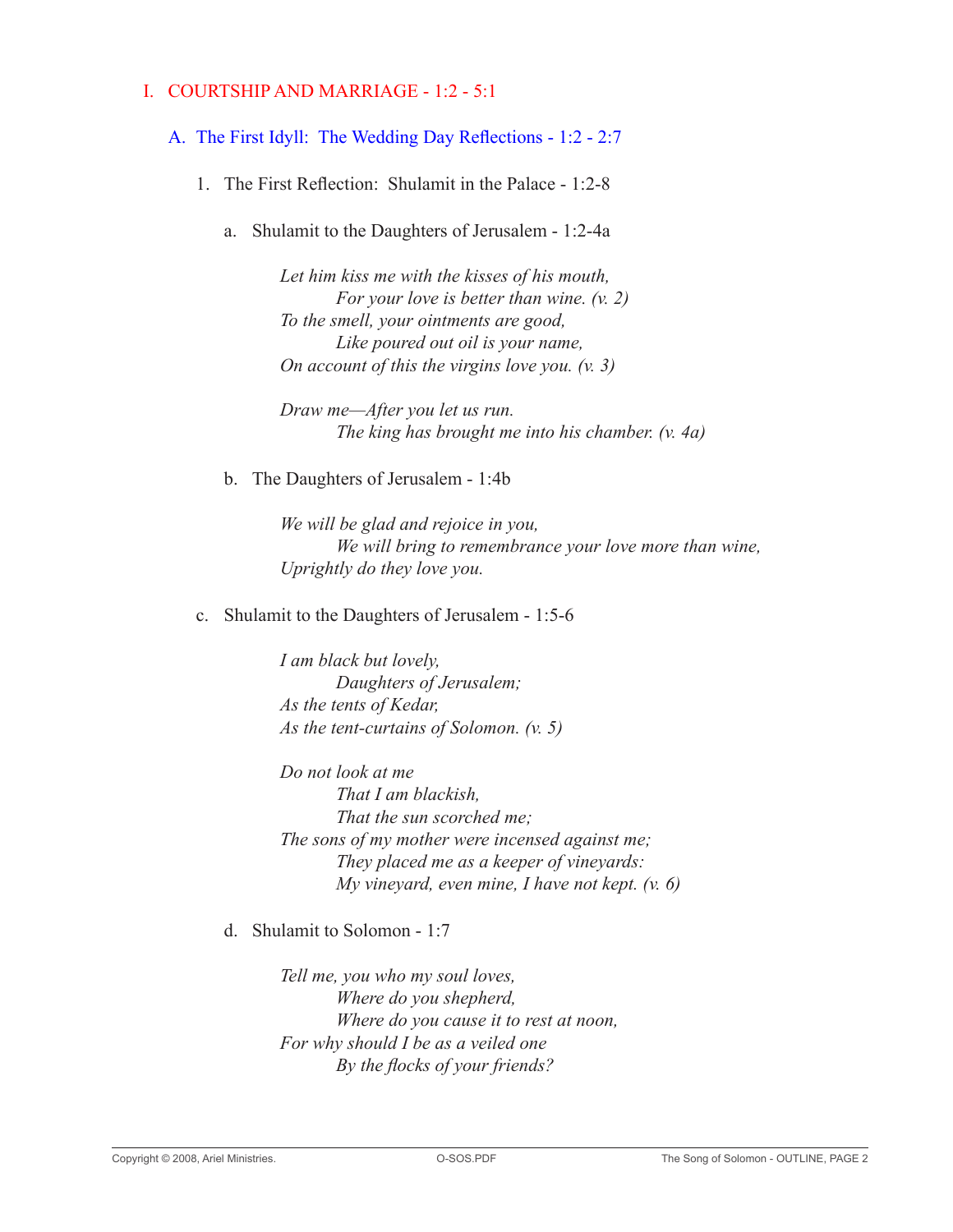e. The Daughters of Jerusalem - 1:8

*If you yourself do not know Most beautiful of women, Go forth by the footsteps of the flock And shepherd your kids by the tent of the shepherd.*

- 2. The Second Reflection: At the Banquet Table 1:9-14
	- a. Solomon to Shulamit 1:9-11

*To the mares among the chariots of Pharaoh I have compared you, my love; (v. 9)*

*Beautiful are your chains in ornaments, Your neck with stings of jewels, (v. 10)*

*Ornaments of gold we will make for you With studs of silver. (v. 11)*

b. Shulamit to Solomon - 1:12-14

*While the king was at his banquet table, My nard gave off its fragrance; (v. 12)*

*A bundle of myrrh is my love to me Which lies between by breasts, (v. 13)*

*A cluster of copher is my love to me In the vineyards of Ein Gedi. (v. 14)*

- 3. The Third Reflection: In the Bridal Chamber 1:15 2:7
	- a. Solomon to Shulamit 1:15

*Behold you are beautiful my love, Behold you are beautiful: Your eyes are as doves.*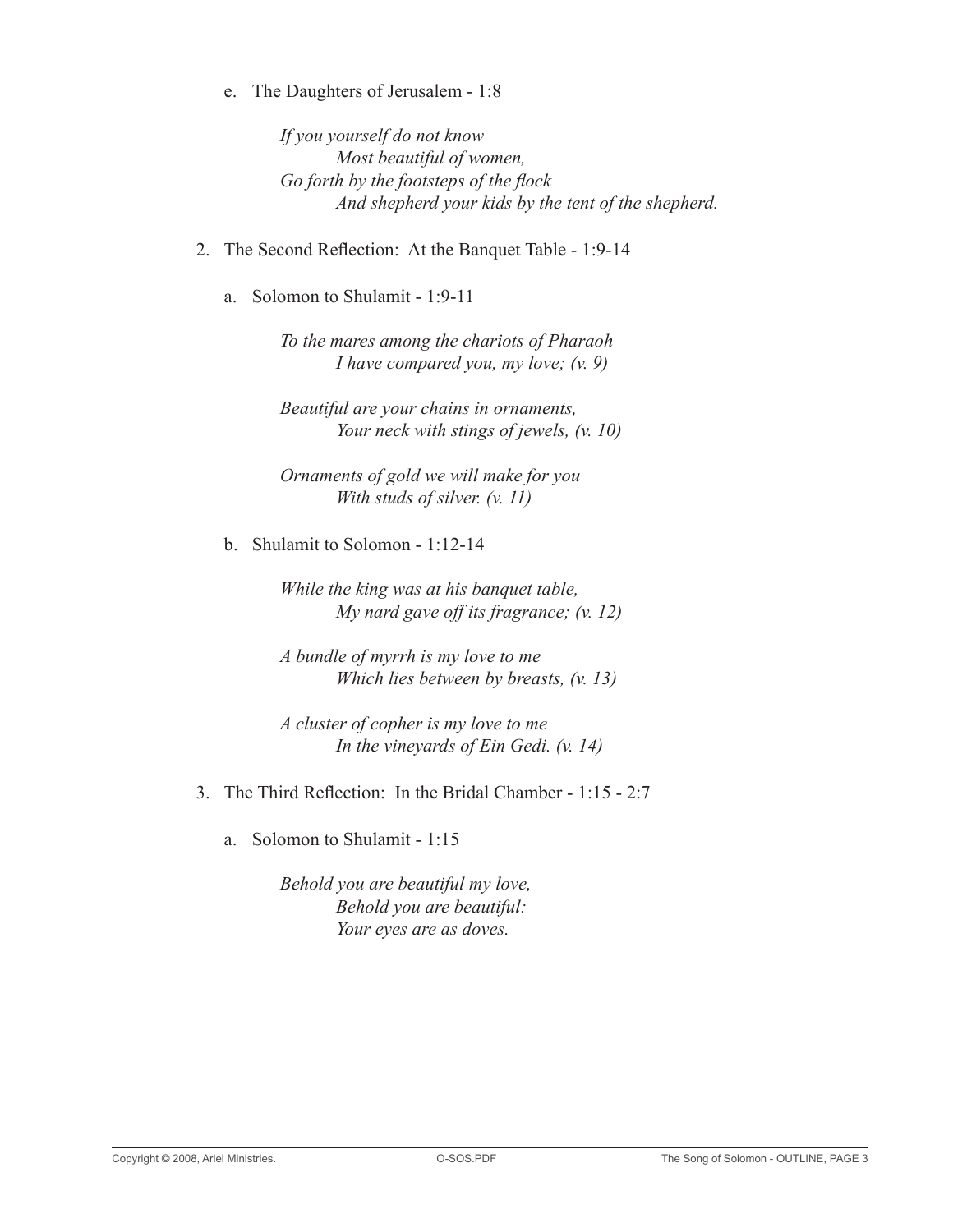b. Shulamit to Solomon - 1:16 - 2:1

*Behold, you are beautiful my love, Yea, pleasant. Yea, our couch is luxuriously green, (v. 16)*

*The beams of our house are cedar, Our rafters are cypresses. (v. 17)*

*I am the autumn crocus of the Sharon, The lily of the valley. (v. 1)*

c. Solomon to Shulamit - 2:2

*As a lily among thorns So is my love among the daughters.*

d. Shulamit to Solomon - 2:3-6

*As the apple tree is among the trees of the forest So is my love among the sons: In his shade I took delight, and I sat down, And his fruit was sweet to my taste. (v. 3)*

*He brought me into the house of wine, His banner over me is love. (v. 4)*

*Sustain me with raisin cakes! Refresh me with apples! For I am love sick! (v. 5)*

*His left hand is under my head, And his right hand embraces me. (v. 6)*

e. Shulamit to the Daughters of Jerusalem - 2:7

*I adjure you, O Daughters of Jerusalem, By the gazelles or by the hinds of the field, That you do not arouse or stir up love Until it is pleased.*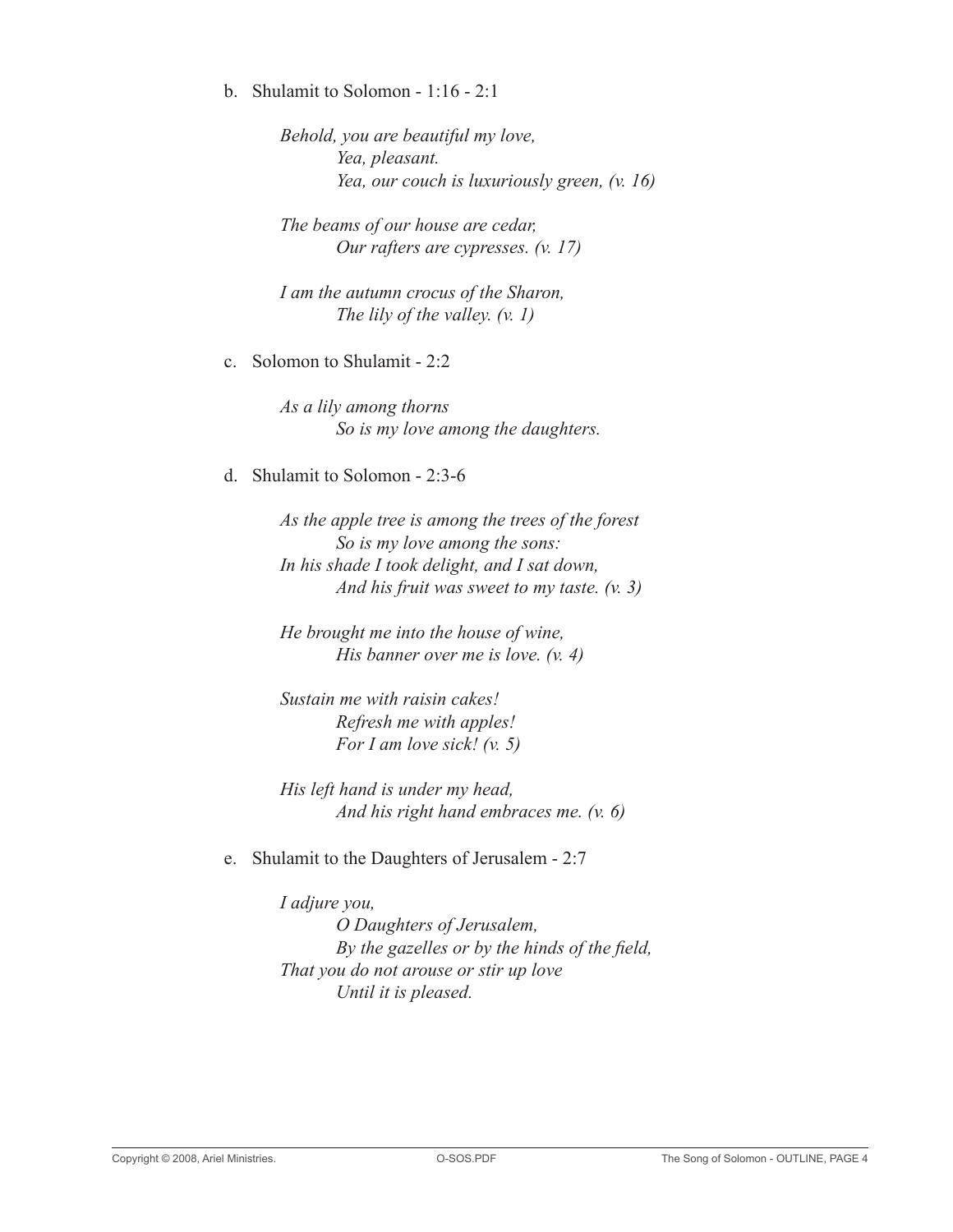### B. The Second Idyll: The Courtship Days Reflections - 2:8 - 3:5

- 1. The Fourth Reflection: A Springtime Visit 2:8-17
	- a. Shulamit About Solomon 2:8-9

*The voice of my beloved! Behold he comes, Leaping upon the mountains, Bounding on the hills. (v. 8)*

*My beloved is likened to a gazelle Or a young one among the harts. Behold he stands behind our wall; He is looking through the windows, He peers through the lattices. (v. 9)*

b. Solomon to Shulamit - 2:10-14

*My love answered and said to me, Rise thee up my love, My beautiful one, And go thee forth. (v. 10)*

*For behold the winter is past, The rain is over and it is gone. (v. 11)*

*The flowers have appeared in the land; The time of singing has arrived, And the voice of the turtledove is heard in our land. (v. 12)*

*The fig tree ripens her figs, And the vines are in blossom; They give fragrance. Rise thee up my love, My beautiful one, And go thee forth. (v. 13)*

*My dove*

*In the clefts of the rock, In the hiding place of the cliff; Let me see your countenance, Let me hear your voice; Because your voice is sweet, And your countenance is beautiful. (v. 14)*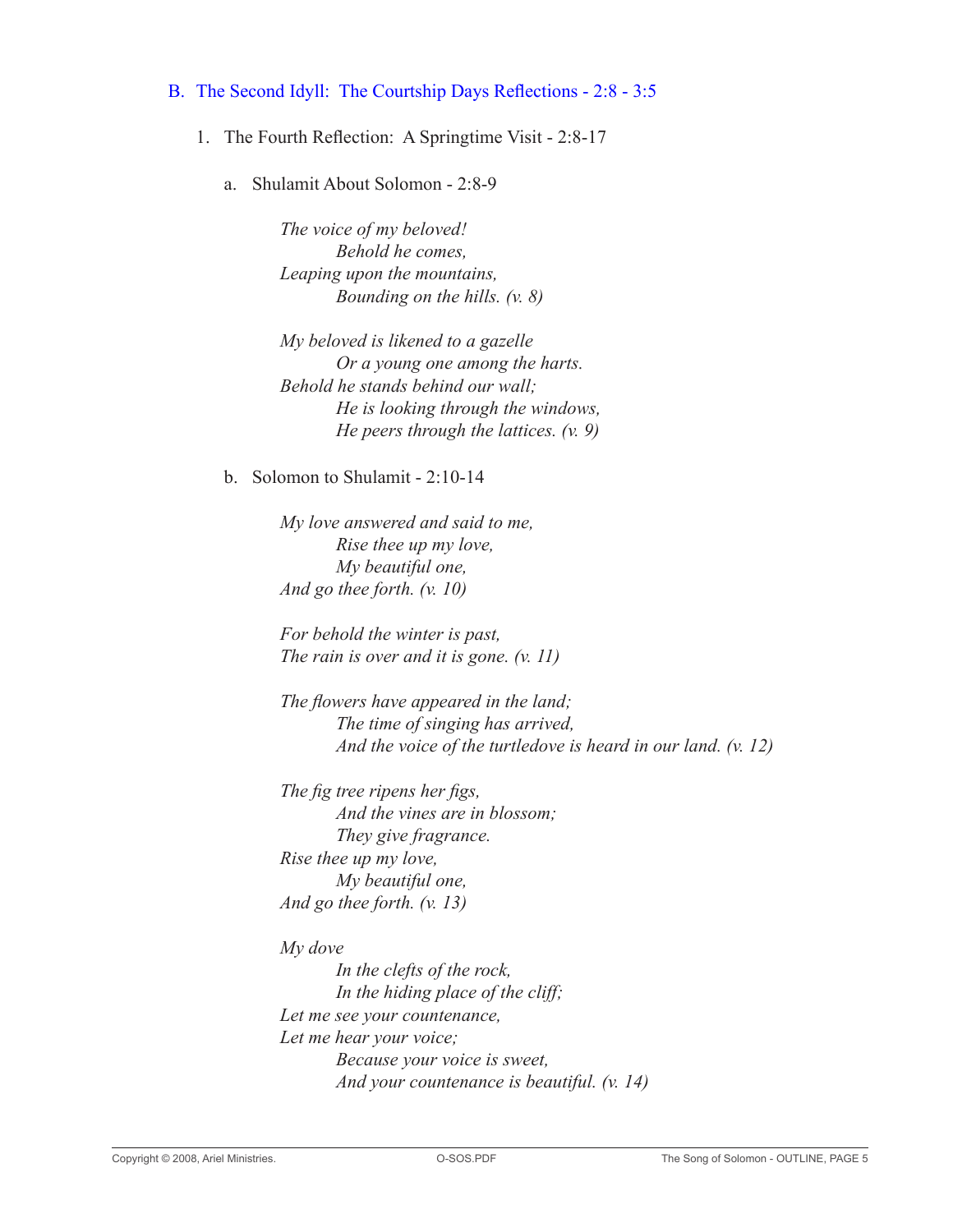c. Shulamit to the Daughters of Jerusalem - 2:15-16

*Catch for us foxes, Little foxes, The spoilers of the vineyards. (v. 15)*

*My lover is mine and I am his, The shepherd among the lilies. (v. 16)*

d. Shulamit to Solomon - 2:17

*Until the day cools And the shadows flee away, Turn my love And be thou like a gazelle, Or a young one of the harts, Upon the mountains of separation. (v. 17)*

### 2. The Fifth Reflection: A Dream of Separation (Shulamit) - 3:1-5

*Upon my bed night after night, I sought whom my soul loved; I sought him, But I did not find him. (v. 1)*

*I will rise up, And I will go around the city, In the markets and in the streets, I will seek him whom my soul loves. I sought him, But I did not find him. (v. 2)*

*The watchmen That go around the city Found me: Did you see whom my soul loves? (v. 3)*

*Scarcely had I passed from them When I found whom my soul loves, I seized him, And did not let him go, Until that I brought him into the house of my mother, And into the chambers of the one who gave me birth. (v. 4)*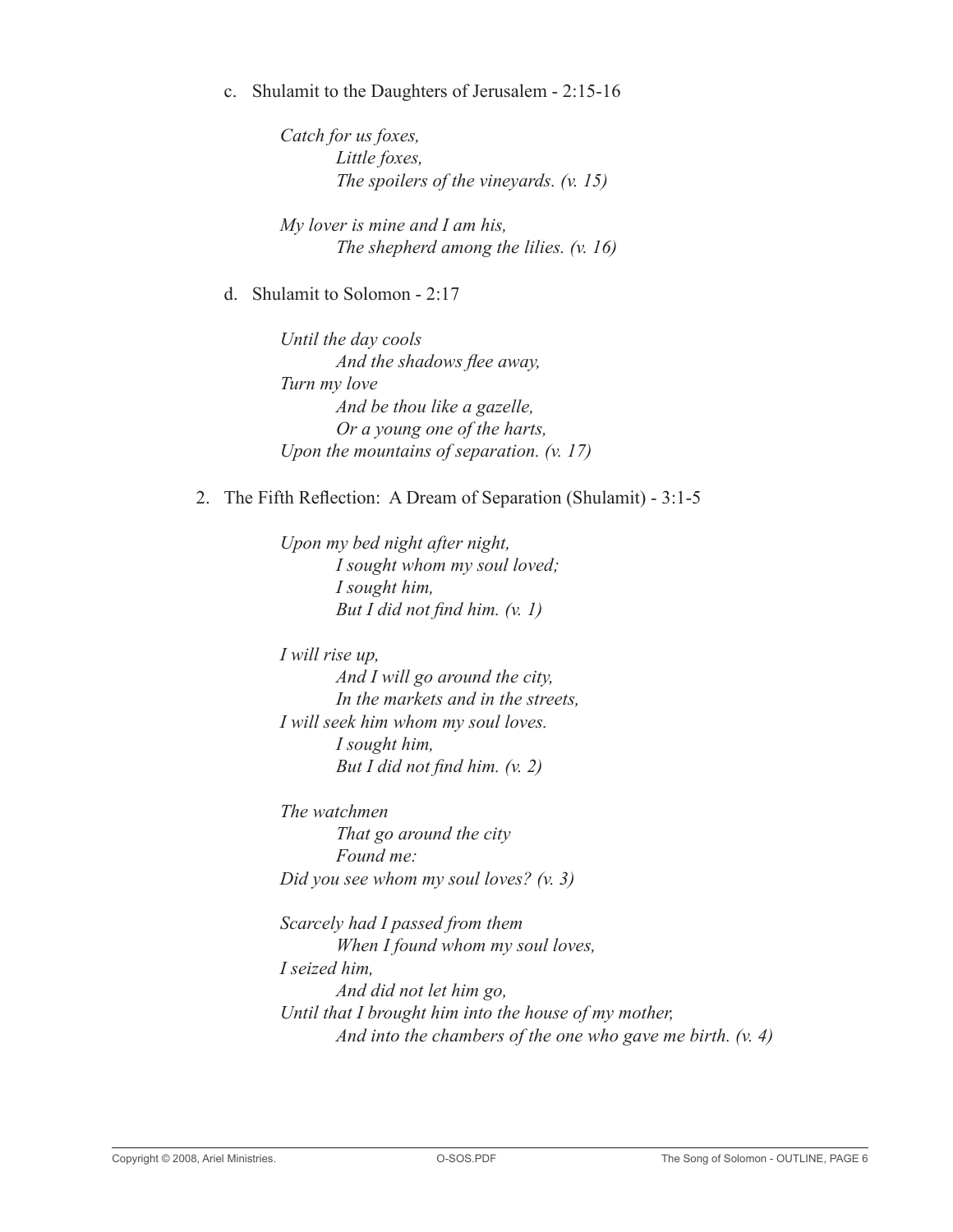*I adjure you, O Daughters of Jerusalem, By the gazelles and by the hinds of the field, That you do not arouse or stir up love, Until it is pleased. (v. 5)*

# C. The Third Idyll: Marital Union Reflections - 3:6 - 5:1

 1. The Sixth Reflection: The Wedding Procession (The Daughters of Jerusalem) - 3:6-11

*Who is this one coming up from the wilderness, Like pillars of smoke perfumed of myrrh and frankincense From all the scented powders of the merchants? (v. 6)*

*Behold the travel-couch of Solomon: Sixty mighty men are around it From the mighty men of Israel; (v. 7)*

*All of them are handlers of sword, Expert in war; Each one has his sword on his thigh, Against fear in the nights. (v. 8)*

*A bed of state King Solomon made for himself, From the trees of Lebanon: (v. 9)*

*Its pillars are made of silver, Its support of gold, Its cushion of purple, Its interior adorned from love By the Daughters of Jerusalem. (v. 10)*

*Go ye forth and look ye, O Daughters of Jerusalem, At King Solomon, With the crown with which his mother crowned him On the day of his wedding, And on the day of the gladness of his heart. (v. 11)*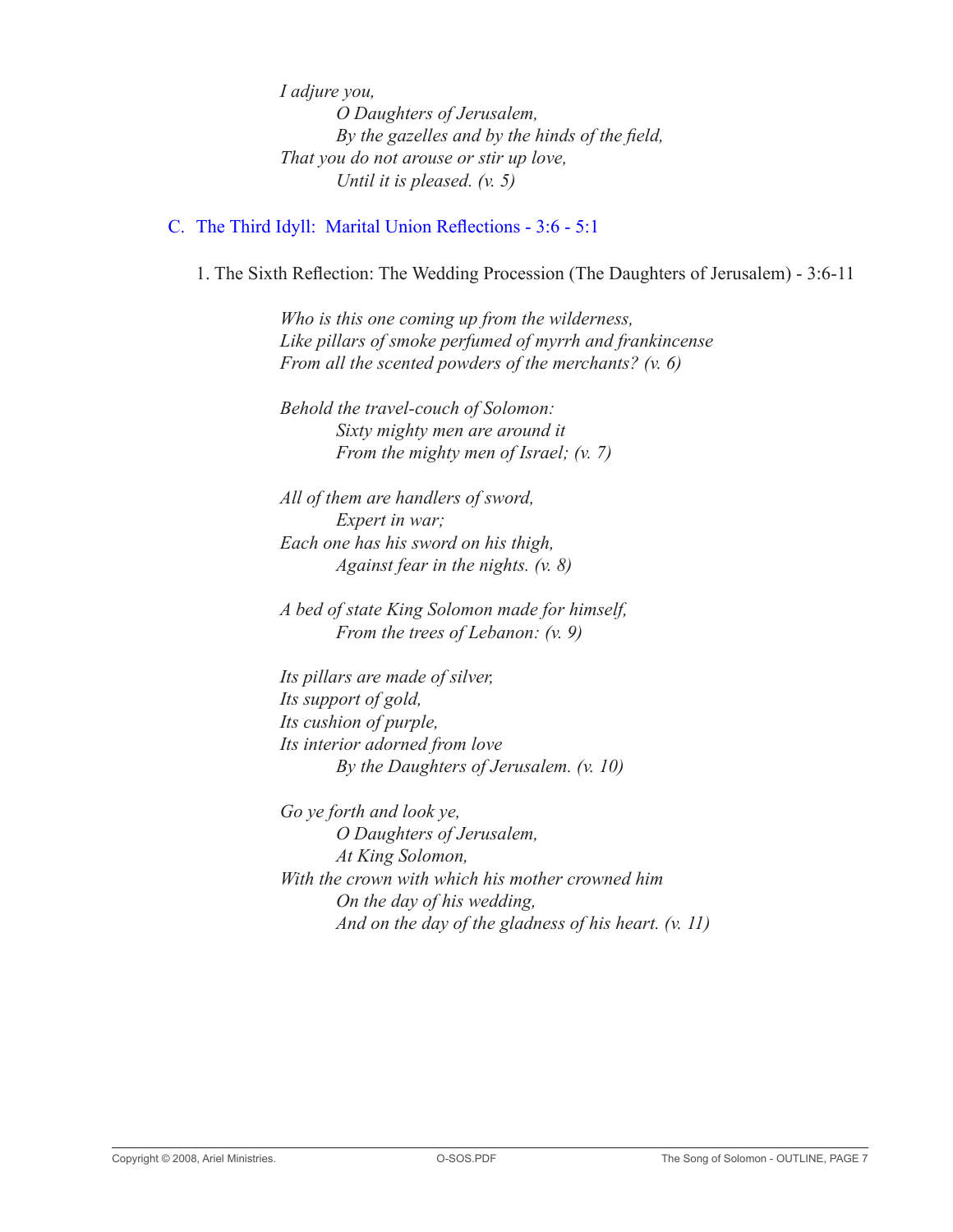- 2. The Seventh Reflection: The Wedding Night 4:1 5:1
	- a. Solomon to Shulamit 4:1-15

*Behold you are beautiful my love, Behold you are beautiful; Your eyes are doves behind your veil; Your hair is as a flock of goats Reposed downwards from Mount Gilead. (v. 1)*

*Your teeth are like a flock of shorn sheep, Which come up from the washing; That all of them have twins, And a lost one there is not among them. (v. 2)*

*As a thread of scarlet are your lips, And your mouth is beautiful; As a piece of pomegranate are your temples, Behind your veil. (v. 3)*

*As the Tower of David Your neck is built in terraces; There one thousand shields are hung upon it, All the armor of the mighty men. (v. 4)*

*Your two breasts are two fawns, Twins of a gazelle, The ones feeding among the lilies. (v. 5)*

*Until the day will cool, And the shadows flee away, I will get me to the mountain of myrrh, And unto the hill of frankincense. (v. 6)*

*All of you is beautiful my love, And there is no blemish in you. (v. 7)*

*With me from Lebanon, my bride, With me from Lebanon you will come;*

*Journey down from the top of Amana, From the top of Senir and Hermon,*

*From the dens of lions, From the mountains of the leopards (v. 8)*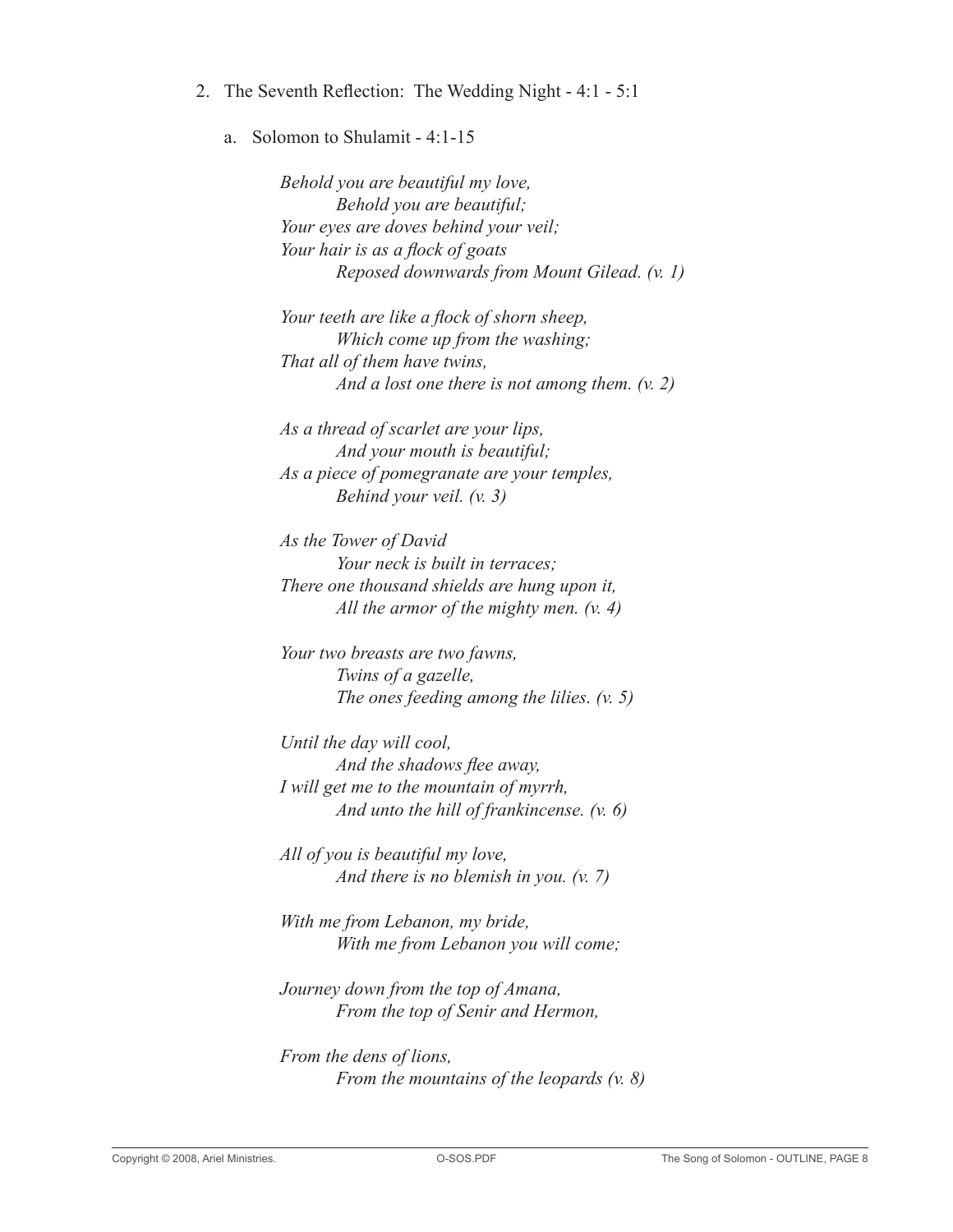*You have ravished my heart, my sister-bride, You have ravished my heart, With one of your glances, With one little chain on your neck. (v. 9)*

*How beautiful is your love, my sister-bride. How better is your love than wine, And the smell of your oils than spices. (v. 10)*

*Your lips drip honeycomb, my bride, Honey and milk are under your tongue; And the smell of your garments, As the smell of Lebanon. (v. 11)*

*A locked garden is my sister-bride; A locked spring, A fountain sealed. (v. 12)*

*Your shoots are an orchard or pomegranates With choice fruits, Camphire with nard plants. (v. 13)*

*Nard and saffron Calamus and cinnamon, With all the trees of frankincense, Myrrh and aloes with all chief spices. (v. 14)*

*A fountain of gardens, A well of living waters, And streams from Lebanon. (v. 15)*

### b. Shulamit to Solomon - 4:16

*Awake thou North (wind)! And come thou South (wind)! Cause my garden to breathe out its fragrance, Let its spices be wafted about; Let my love come into his garden, And let him eat its choice fruits.*

### c. Solomon to Shulamit - 5:1a

*I came to my garden, my sister-bride, I gathered my myrrh with my spices, I ate my honeycomb with my honey, I drank my wine with my milk.*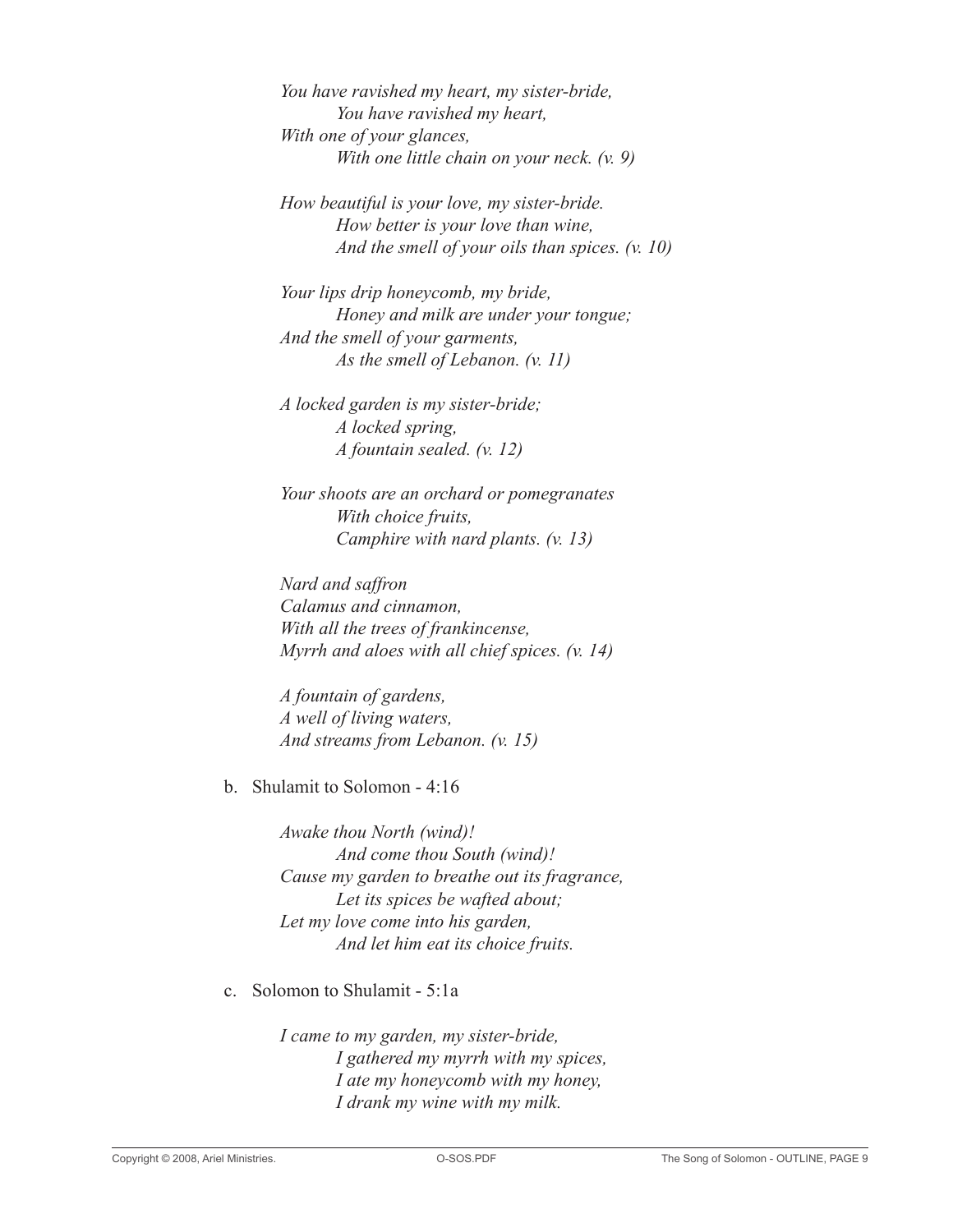d. Daughters of Jerusalem - 5:1b

*Eat friends, Drink and be ye drunk, O lovers.*

# II. SEXUAL ADJUSTMENTS IN MARRIAGE - 5:2 - 8:14

# A. The Fourth Idyll: A Dream of Love's Refusal Reflections 5:2 - 6:9

1. The Eighth Reflection: Shulamit's Troubled Dream - 5:2 - 6:3

# a. Shulamit Speaking - 5:2-8

*I was sleeping, But my heart kept waking; The voice of my lover, knocking: Open for me my sister, my love, My dove, my perfect one; For my head is filled with dew, My locks with drips of the night. (v. 2)*

*I have put off my undergarment, How shall I dress it (again)? I have washed my feet, How shall I soil them (again)? (v. 3)*

*My lover sent forth his hand through the hole, And my feelings were moved for him. (v. 4)*

*I arose to open for my lover; And my hand dripped with myrrh, And my fingers with liquid myrrh. (v. 5)*

*I opened for my lover, But my lover was turned away, gone. (v. 6a)*

*My soul went out as he spoke: I sought him but did not find him, I called him but he did not answer me. (v. 6b)*

*The watchmen found me, They who go around the city, They smote me, They wounded me, They lifted up my upper garment from upon me, The watchmen of the walls. (v. 7)*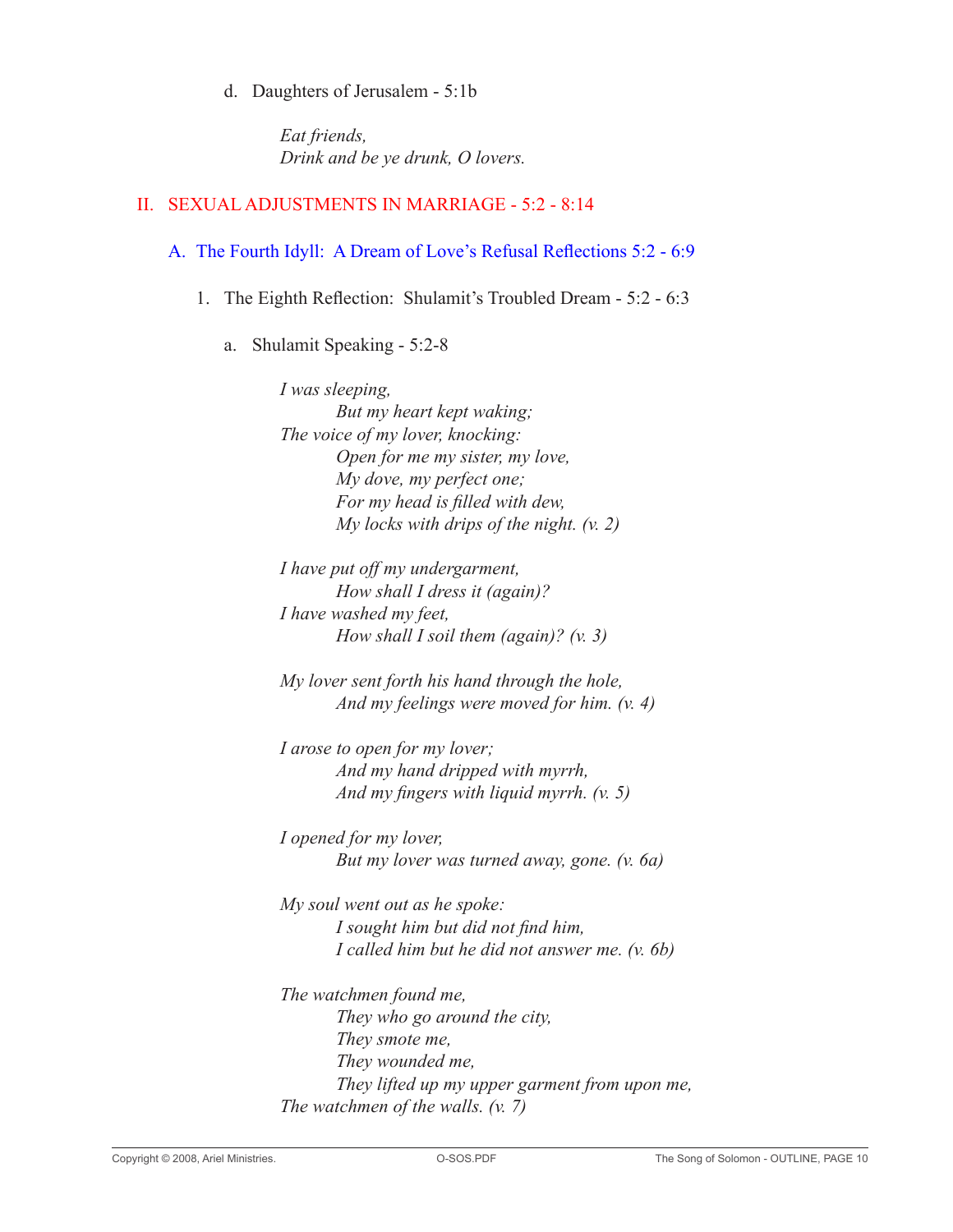*I adjure you, Daughters of Jerusalem, If you find my lover, What shall you tell him? That I am love sick. (v. 8)*

b. The Daughters of Jerusalem - 5:9

*What is your love from (another) lover, The beautiful one among women? What is your lover from (another) lover, That you adjure us thus?*

c. Shulamit to the Daughters of Jerusalem - 5:10-16

*My lover is dazzling white and red (ruddy), Distinguished by a banner among ten thousand. (v. 10)*

*His head is precious fine gold, His locks are hill upon hill Black as the raven. (v. 11)*

*His eyes are like doves, Beside streams of water; Washed with milk, Sitting in fullness. (v. 12)*

*His cheeks are a bed of balsam, Towers of spicy plants. His lips are lilies, Dripping liquid myrrh. (v. 13)*

*His hands are cylinders of gold, Filled with topaz. His abdomen is carved ivory, Covered with sapphires. (v. 14)*

*His legs are pillars of marble, Set upon bases of fine gold. His aspect is like Lebanon, Chosen like cedars. (v. 15)*

*His palate is most sweetnesses, And all of him is lovelinesses; This is my lover and this is my friend, O Daughters of Jerusalem. (v. 16)*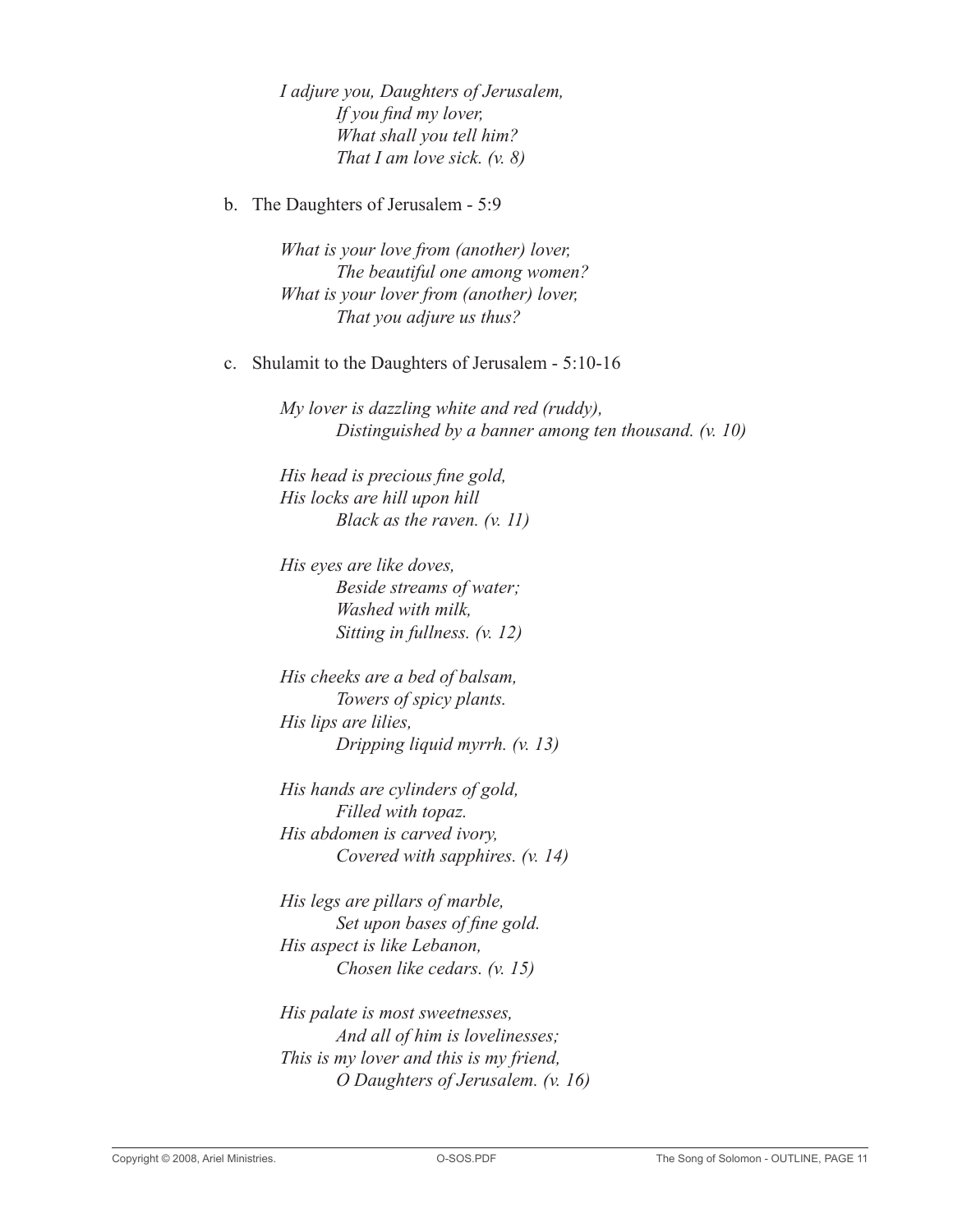d. The Daughters of Jerusalem - 6:1

*Where is your lover gone, The beautiful one among women? Where has your lover turned, And we shall seek him with you?*

e. Shulamit to the Daughters of Jerusalem - 6:2-3

*My lover is gone down to his garden, To the beds of balsam; To feed in the gardens, And to pluck lilies. (v. 2)*

*I am my lover's, And my lover is mine, The shepherd among the lilies. (v. 3)*

2. The Ninth Reflection: The Return of Solomon (Solomon to Shulamit) - 6:4-9

*You are beautiful my love as Tirzah, Comely as Jerusalem, Awesome as a bannered host. (v. 4)*

*Turn away your eyes from before me, For they have overcome me. Your hair is as the flock of goats Reposed downwards from Mount Gilead. (v. 5)*

*Your teeth are like a flock of shorn sheep, Which come up from the washing: That all of them have twins, And a lost one there is not among them. (v. 6)*

*As a piece of pomegranate are your temples Behind your veil. (v. 7)*

*There are sixty queens, And eighty concubines, And virgins without number. (v. 8)*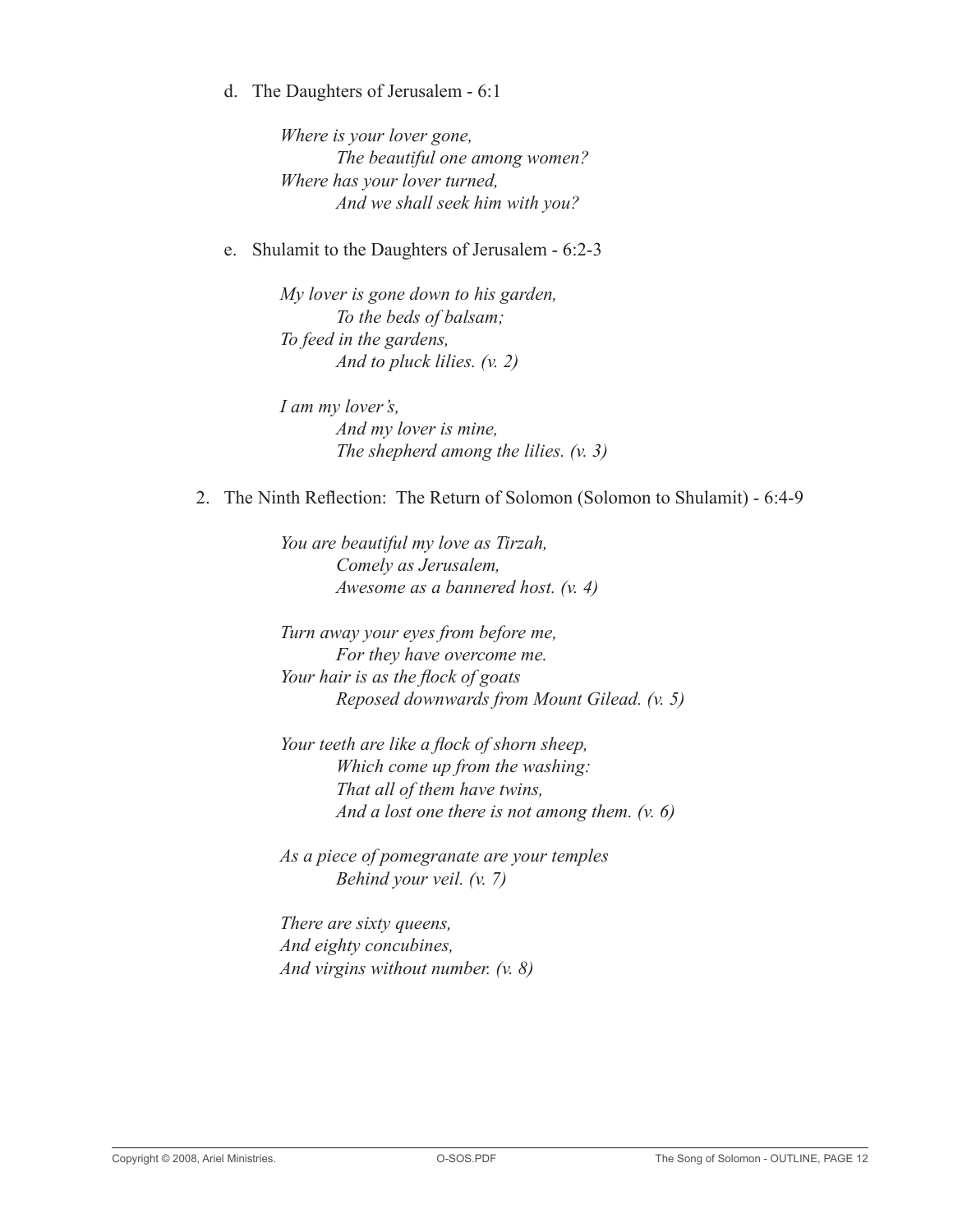*One is she, My dove, my perfect one; One is she of her mother, She is the choice one of the one who bore her; The daughters saw her, And they called her blessed; Queens and concubines, And they praised her. (v. 9)*

## B. The Fifth Idyll: Vacation in the Country Reflections - 6:10 - 8:14

- 1. The Tenth Reflection: The Dance of the Mahanaim 6:10 7:10
	- a. The Daughters of Jerusalem 6:10

*Who is this, the one looking like the dawn, Beautiful as the full-white moon, Pure as the warm sun, Awesome as a banner host?*

b. Shulamit to the Daughters of Jerusalem - 6:11-12 *Unto the nut garden I went down, To see the shrubs of the valley brook, To see the budding of the vine, And the pomegranates flowering. (v. 11)*

> *I did not know my soul lifted me up, Set me (among) the chariots of my princely people. (v. 12)*

c. The Daughters of Jerusalem - 6:13a

*Return, Return, O Shulamit, Return, Return, and we will gaze on you.*

d. Shulamit to the Daughters of Jerusalem - 6:13b

*Why would you gaze on the Shulamit?*

e. The Daughters of Jerusalem - 16:13c

*As the Dance of the Mahanaim.*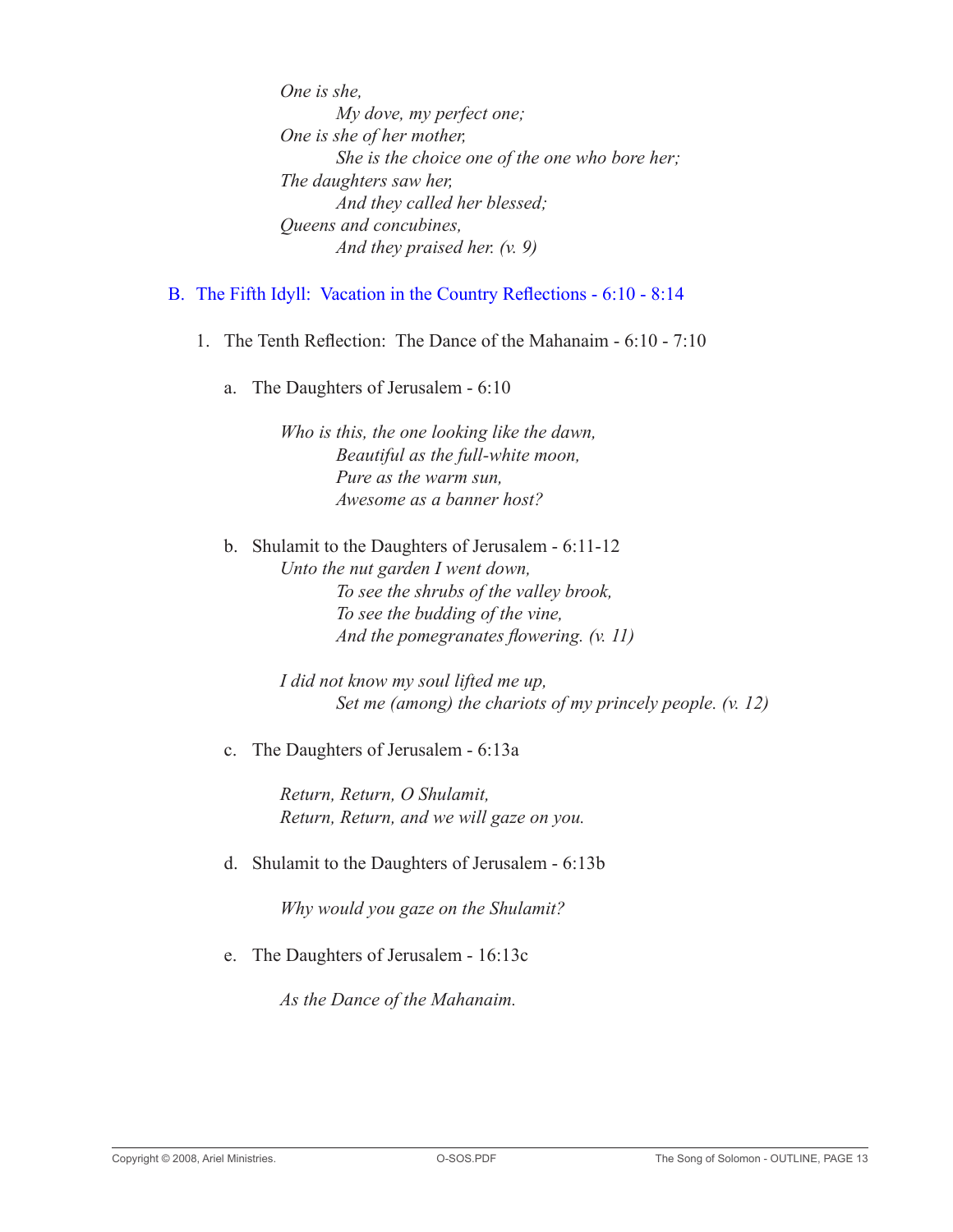### f. Solomon to Shulamit - 7:1-9a

*How beautiful are your feet in sandals, O prince's daughter;*

*The curves (vibrations) of your thighs are like jewels, The work of the hands of an artist. (v. 1)*

*Your navel is a rounded basin, Without the lack of mingled wine. Your belly is a heap of wheat, Set about with lilies. (v. 2)*

*Your two breasts Are like two fawns, Twins of a gazelle. (v. 3)*

*Your neck is like the tower of ivory. Your eyes like the pools in Heshbon, By the gates of Bat Rabbim. Your nose is like the tower of Lebanon, Looking towards Damascus. (v. 4)*

*Your head upon you is like Carmel, And the flowing locks of your head like purple; A king is captive in the tresses. (v. 5)*

*How you are beautiful, And how you are pleasant, O love, in the delights. (v. 6)*

*This your stature is likened to a palm tree, And your breasts to clusters. (v. 7)*

*I said:*

*I will go up into the palm tree, I will take hold in its branches, And let your breasts be as clusters of the vine, And the smell of your nose like apples. (v. 8)*

*And your palate as the good wine. (v. 9a)*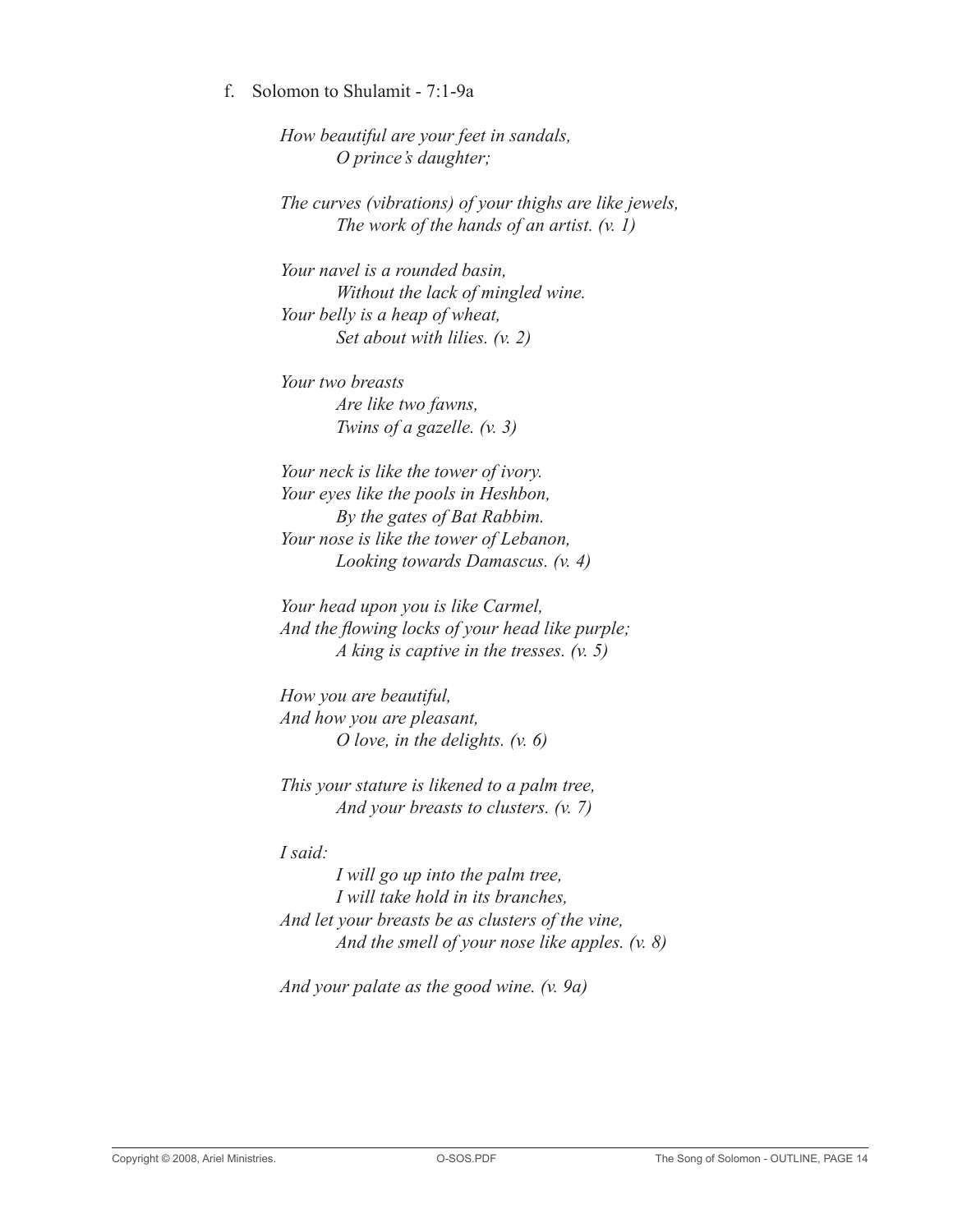### g. Shulamit to Solomon - 7:9b-10

*Going down for my lover smoothly, Moving the lips of the sleeping. (v. 9b) I am my lover's And upon me is his desire. (v. 10)*

 2. The Eleventh Reflection: Shulamit's Desire to Visit Home (Shulamit to Solomon) - 7:11 - 8:4

> *Come my lover, Let us go out to the country, Let us lodge in the villages. (v. 11)*

*Let us rise early to the vineyards, Let us see if the vines have budded, The vine blossoms have opened, The pomegranates are in flower. There will I give my loves to you. (v. 12)*

*The mandrakes are giving fragrance, And over our doors are all kinds of excellent fruit: New and old I kept for you, my lover. (v. 13)*

*Who would give you as a brother to me, Sucking the breast of my mother; I would find you outside; I would kiss you, Also, no one would despise me; (v. 1)*

*I would lead you, I would bring you into the house of my mother; You could teach me, I would cause you to drink spiced wine From the juice of my pomegranates. (v. 2)*

*His left hand is under my head, And his right hand embraces me. (v. 3)*

*I Adjure you, O Daughters of Jerusalem, Why should you arouse, And why should you stir up love Until it will be pleased? (v. 4)*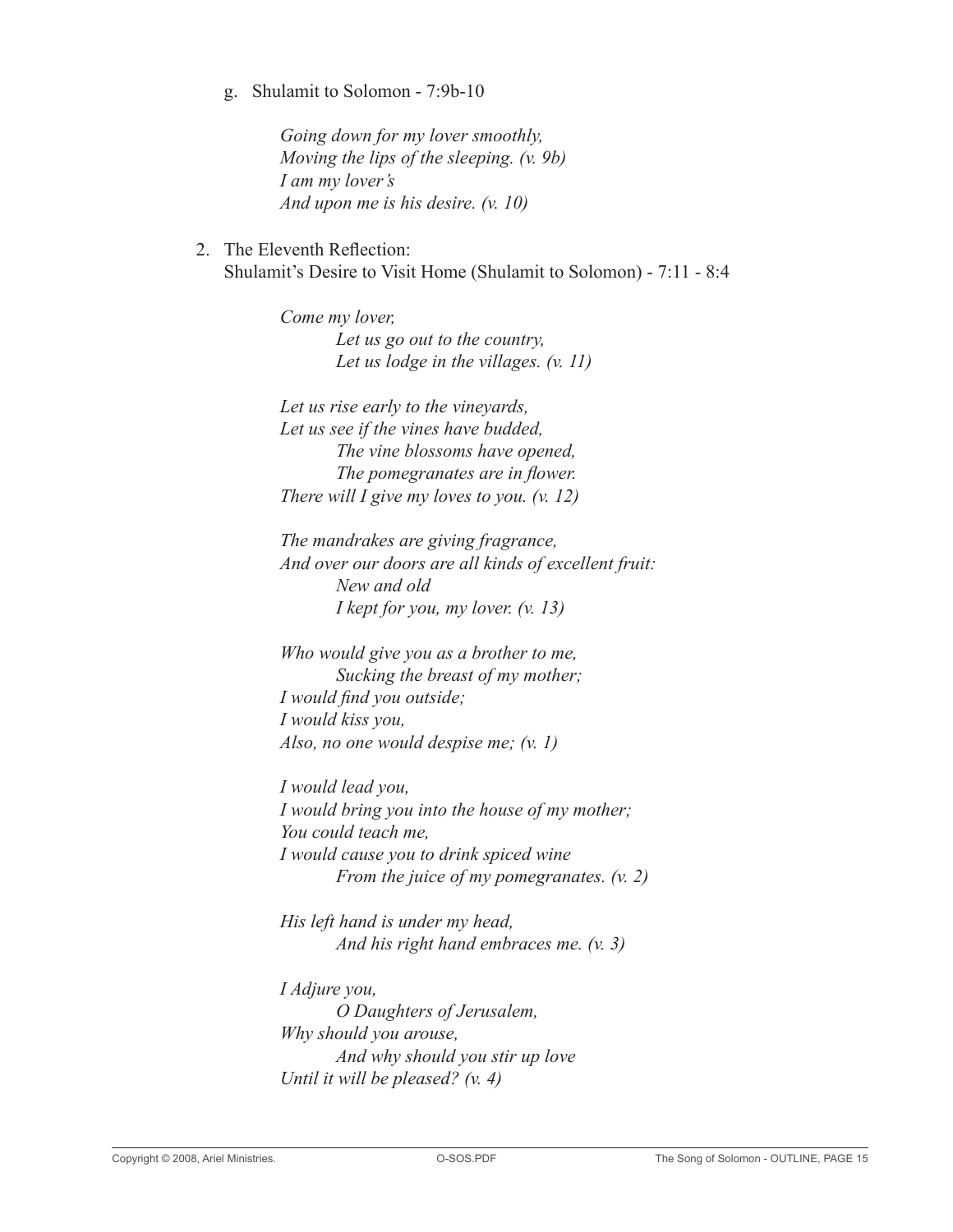- 3. The Twelfth Reflection: The Journey to the Country 8:5-7
	- a. The Daughters of Jerusalem 8:5a

*Who is this the one coming from the wilderness, Leaning upon her beloved?*

b. Solomon to Shulamit - 8:5b

*Under the apple (tree) I awakened you; There your mother was in travail with you, There she was in travail, there she bore you.*

c. Shulamit to Solomon - 8:6-7

*Set me as a seal (signet ring) upon your heart As a seal (signet ring) upon your arm; For strong as death is love, Hard as Sheol is jealousy, Her flames are flashes of fire, A most vehement flame of Jehovah. (v. 6)*

*Many waters are not able to quench the love, And rivers cannot overflow it; If a man will give all the substance of his house for love, He will surely be despised. (v. 7)*

 4. The Thirteenth Reflection: The Homecoming of Shulamit - 8:8-14

a. Shulamit to the Brothers - 8:8

*We have a little sister, And she has no breasts; What shall we do for our sister, In the day she will be spoken for.*

b. The Brothers to Shulamit - 8:9

*If she be a wall, We will build upon her a battlement of silver; And if she be a door, We will block upon her boards of cedar.*